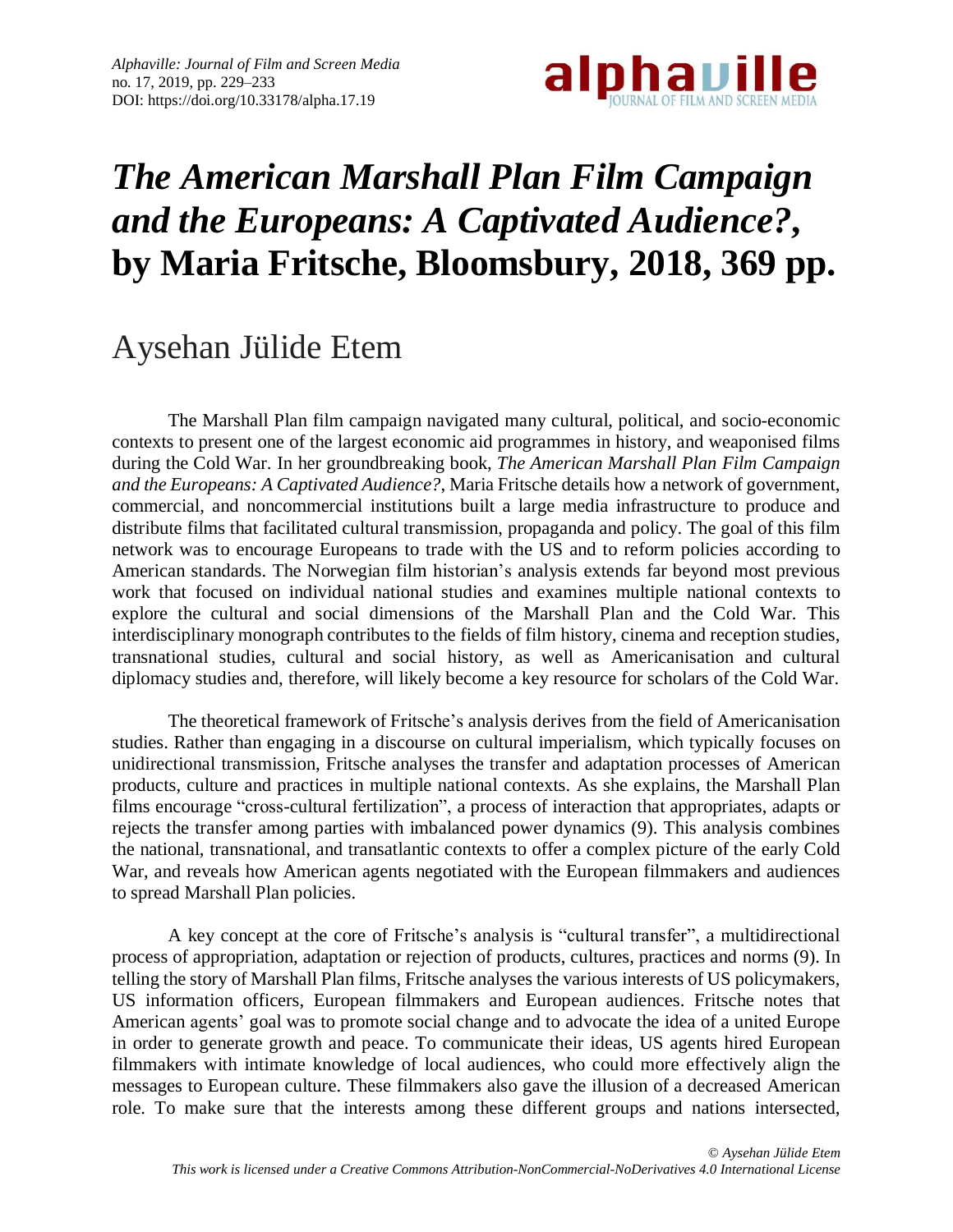European filmmakers functioned as the cultural transmitters to transform US policy and messages about the dangers of communism, benefits of modernisation, capitalism and productivity into films. However, it was not easy to customise films according to the tastes and interests of audiences in different national contexts. To better address this issue, US agents researched new distribution and exhibition practices. They compiled surveys to identify which films successfully communicated US policies and were popular among different audiences. While Americans aimed to gain political and economic goals via their exhibitions of Marshall Plan films, European filmmakers (e.g. John Ferno and Victor Vicas) established international careers and European audiences were targeted to think about economic modernisation. The concept of cultural transfer was essential for the scholar to shed light into the Marshall Plan film propaganda campaign by explaining the clashes and convergences of interests from multiple parties.

Fritsche's methodology is film historiography, namely the study of visual, audial and textual materials. She conducts archival research using primary materials from the US National Archives and Records Administration (NARA) at College Park, Maryland, various European film archives and libraries as well as online platforms. The scholar conveys a close analysis of 167 Marshall Plan films. Her close readings of paratextual materials include film catalogues, film reviews, press reports, dubbing scripts, policy papers, meeting notes, letters, country studies, audience surveys, distribution statistics and records from the various institutions. The study of archival materials offers a new dimension to the history of the Marshall Plan by showing the power of film in convincing the Europeans to follow the US economic model during the Cold War era. Additionally, the focus on film-related media shows how audiovisual materials are important in writing new histories.

One challenge Fritsche indicates during her archival research is that the European governments did not extensively document the Marshall Plan propaganda activities. Instead, the scholar must extrapolate the European influences from a core group of materials that originated in the US. These materials are clearly biased and contain self-promoting perspectives on the Marshall Plan campaign. Indeed, she is cautious in her reading of these materials and observes them through a critical lens. She also acknowledges that the lack of necessary sources needed to further explore the Marshall Plan films and their reception in all seventeen countries (Austria, Belgium, Denmark, France, Greece, Iceland, Ireland, Italy, Luxembourg, the Netherlands, Norway, Portugal, Sweden, Switzerland, Turkey, the United Kingdom and West Germany) restricts the analysis to primarily focus on the cases of France, Greece, Italy and West Greece.

This book maps a network of institutions that used films to spread American propaganda, information and policies. Included in this network are the US Office of War Information, the US Psychological Warfare Branch, Office of Military Government of the US, US Central Intelligence Agency and US Information Services. Fritsche's detailed map traces the changing programmes and institutions involved in this network. For example, the Marshall Plan was originally known as the European Recovery Programme (ERP), but gained its well-known denomination following Secretary of State George C. Marshall's speech at Harvard University in 1947. This plan was an essential component of the Truman Doctrine (TD), presented by President Harry S. Truman earlier that year to the US Congress. Ultimately, the Marshall Plan, ERP and TD all had the same goal of implementing the US government's economic plan to rebuild the economies of several countries. This network map also allowed Fritsche to trace the process by which Marshall Plan media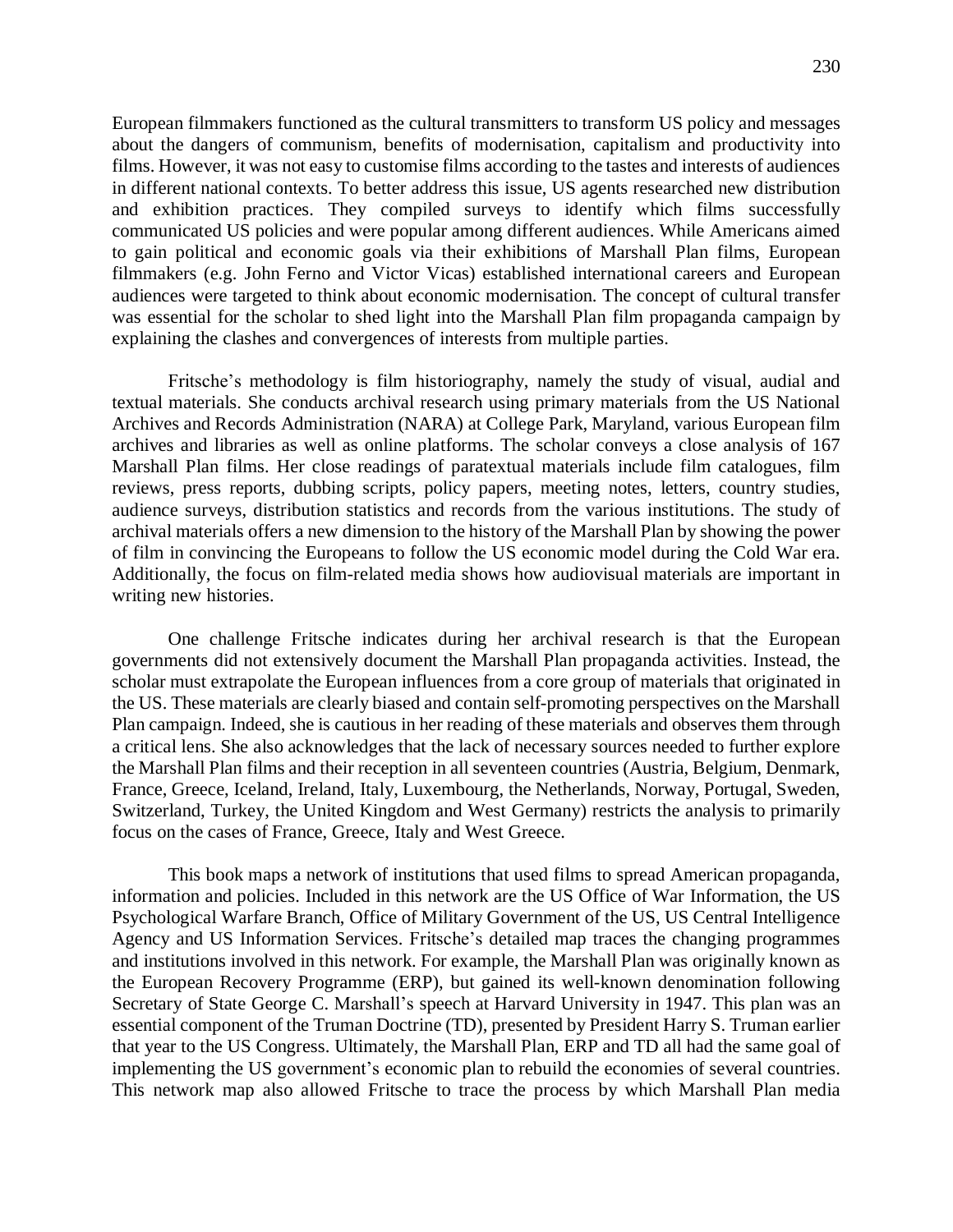operations changed hands from the Economic Cooperation Administration (1948–1951) to the Mutual Security Agency (1952–1953) and then to the US Information Agency (1953–1999). Identifying the connections and changes in the network offers a roadmap to trace the developments in a complex infrastructure and provides a valuable resource for film historians.

As Fritsche argues, films were powerful weapons because they offered a multisensory experience to effectively reach mass audiences. Films were effective tools in carrying messages to communities that were illiterate or with little formal education. Moreover, films were more impactful than other media (radio, newspapers, art exhibitions and posters) at communicating the MP ideals. In the case of the Marshall Plan, films were exhibited in many different sites including movie theatres, schools, union halls and villages to reach mass audiences. The use of mobile film units also expanded the number of audiences as exhibitors entered rural areas with no cinemas and equipment.

Fritsche uses both the terms propaganda and information to describe how US agents used Marshall Plan films to spread information to persuade publics about the sponsor's propagandistic goals. Indeed, Marshall Plan strategists produced two hundred films between 1948 and 1954. The most common MP film subjects were modernisation, rebuilding infrastructure and increasing industrial and agricultural production. In detail, films were the containers of "unambiguous ideological messages about the superiority of the liberal capitalist model" (12). For instance, some films made clear distinctions between capitalism (superior and good) and communism (inferior and bad) using binary oppositions. The ultimate message in these films was to communicate the American belief in productivity to European audiences to solve economic and social issues, promote international trade and support freedom and security.

Fritsche delineates a framework to analyse several facets of the Marshall Plan film network, including the transformation of policy into film, the relationships between US government agents and European filmmakers, the audience reception, film production methods, and film distribution practices. Fritsche explores these topics in eight main chapters. Chapter 1 examines the visual and narrative methods used in films to promote the Marshall Plan in different countries. In Chapter 2, Fritsche explores how these countries worked with the local Marshall Plan film production to generate an infrastructure that shaped the local social and political situations as well as the US government's interests. Chapter 3 focuses on the Cold War to provide context for the function of Marshall Plan films, and Fritsche studies how the US strategy shapes particularly after the Korean War. Chapters 4 highlights the notion of "productivity" as a key aspect of many Marshall Plan propaganda films. In Chapter 5, Fritsche describes how the integration of Europe was another key strategy of the Marshall Plan programme to promote the US as a global power. Chapter 6 concentrates on the European filmmakers and information officers who work as cultural transmitters attempting to reconcile their goals as creative industry workers and governmentsponsored agents. In Chapter 7, Fritsche analyses audience reception of the Marshall Plan films collected by US government agents. Chapter 8 is about the infrastructure that the US built via the Marshall Plan film distribution and exhibition practices in participating countries. The overall structure of the book is comprehensive and effective, butsome of the countries that are less covered could have received more attention.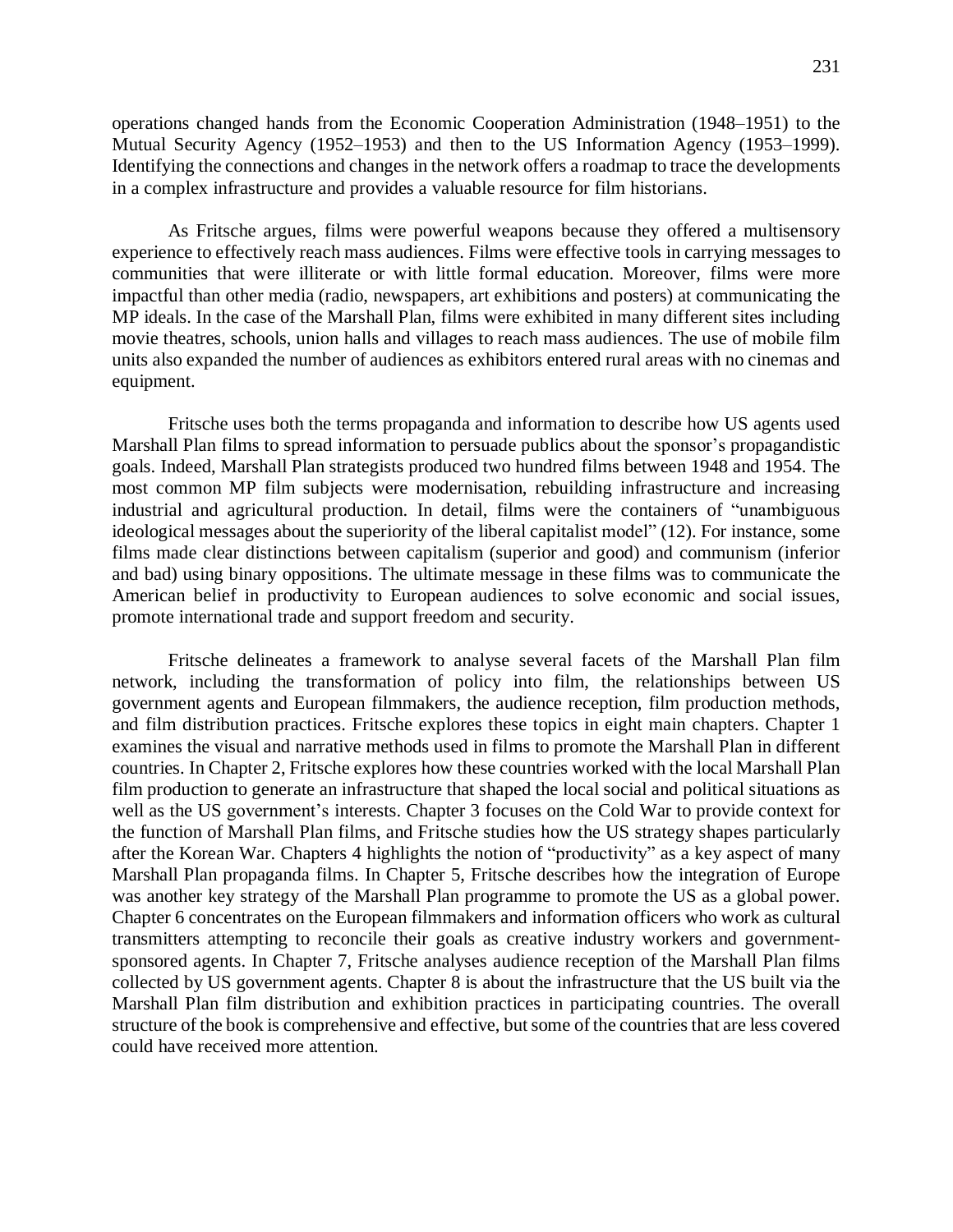In the conclusion, Fritsche draws attention to Hollywood as a strong industry that promoted the American culture around the world. Initially, the US government agencies collaborated with Hollywood industry workers to disseminate American propaganda via newsreels and information films. However, once Hollywood sustained a profitable business overseas, it did not need to work with the US government and deal with their bureaucratic demands. Here, Fritsche claims that both Hollywood films and the Marshall Plan films essentially served the same purpose of Americanisation, even though they had a different function. For instance, Hollywood glamourised American social norms and prioritised building a demand for American way of life. On the other hand, the Marshall Plan films highlighted European modernisation and showed Europeans how to reach American ideals through participating in US-led economic practices. In other words, Hollywood films sold dreams while Marshall Plan films instructed audiences on how to make dreams come true.

As the first complete transnational study of Marshall Plan films, Fritsche's book will be of great interest to scholars and students for at least two reasons. First, Fritsche offers a model for studying media infrastructures built by governmental agencies. This model can be applied to the studies of government-sponsored films in many other geographies, such as the Middle East, Africa, and Asia. Indeed, the US Information Services had a vast media presence all over the world. Second, Fritsche's book is a much-needed resource for teaching both advanced undergraduate and graduate-level media and history courses. It is a must-read book in methodology courses for discussing how film historiography is put into action to explore government-sponsored media infrastructures. Moreover, this book is a fantastic resource for learning how to conduct interdisciplinary research that brings together and builds upon the knowledge produced from the individual fields and disciplines.

This compelling book also highlights the importance of preservation practices at libraries and archives. Altogether, the difficulties encountered in Fritsche's analysis bring awareness to the issues of conservation and make a strong case for funding future preservation initiatives. These practices are crucial because accessibility, attainability and scarcity of materials determine our understanding of the past and preservation of textual and audiovisual materials is essential to write more film histories. In conclusion, I strongly recommend this book to all audiences because Fritsche presents her analysis of archival materials very clearly, and the flow of her arguments traces a fascinating history of Marshall Plan films.

## **Suggested Citation**

Etem, Aysehan Jülide. "*The American Marshall Plan Film Campaign and the Europeans: A Captivated Audience?*, by Maria Fritsche." Book Review. *Alphaville: Journal of Film and Screen Media*, no. 17, 2019, pp. 229–233. DOI: https://doi.org/10.33178/alpha.17.19.